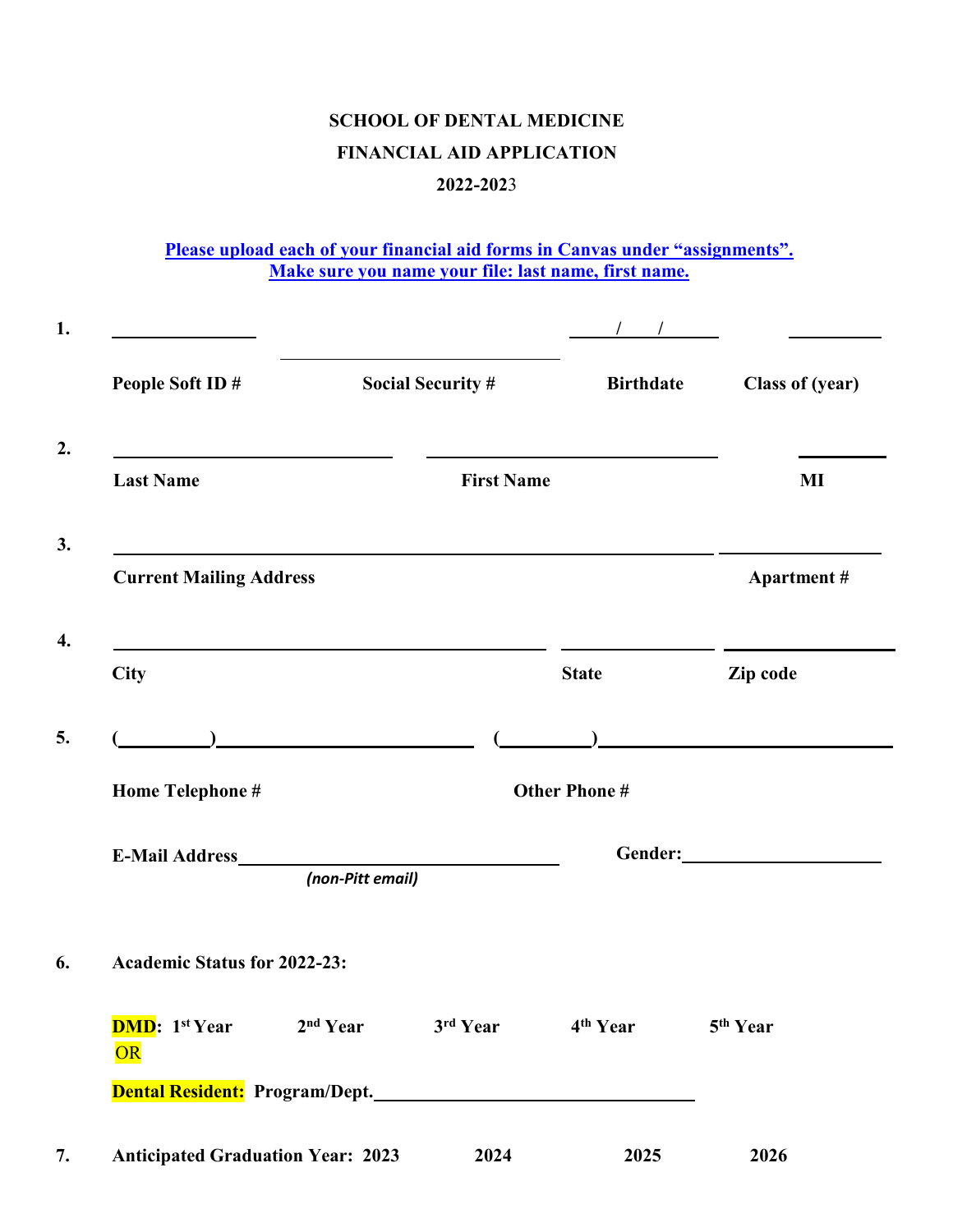**9. Family Status:** Complete the following information regarding all members of **your** household for the **2022-23** academic year. If no such information is available, indicate with "NA". Use reverse if needed.

| <b>Name</b>              | Age | Relationship | 2022-23 College |
|--------------------------|-----|--------------|-----------------|
| <b>Student Applicant</b> |     | Self         | Pitt-DMed       |
|                          |     | Spouse       |                 |
|                          |     |              |                 |
|                          |     |              |                 |
|                          |     |              |                 |
|                          |     |              |                 |

I confirm that I have dependent child/children under the age of 15, as indicated above, and require support **of the additional \$2,000 per dependent allowance. (SIGNATURE)**

| 10.        | <b>Residency Status: Tuition charged to student is</b>                      | <b>IN STATE</b> | <sub>or</sub>                      | <b>OUT OF STATE</b>      |
|------------|-----------------------------------------------------------------------------|-----------------|------------------------------------|--------------------------|
|            |                                                                             |                 | (Check one)                        |                          |
| <b>11.</b> | Student is in <b>DEFAULT</b> of educational loan:                           | NO.             |                                    | <b>YES</b>               |
| 12.        | This is the student's FIRST TIME applying for DMed aid:                     |                 | NO <sub>1</sub><br>NO <sub>1</sub> | <b>YES</b><br><b>YES</b> |
|            | If YES, is this student a transfer?                                         |                 |                                    |                          |
| 13.        | Will <b>PARENTAL INCOME INFORMATION</b> be submitted for HPL consideration? |                 |                                    |                          |

**(DMD Predoctoral Program Only) NO YES**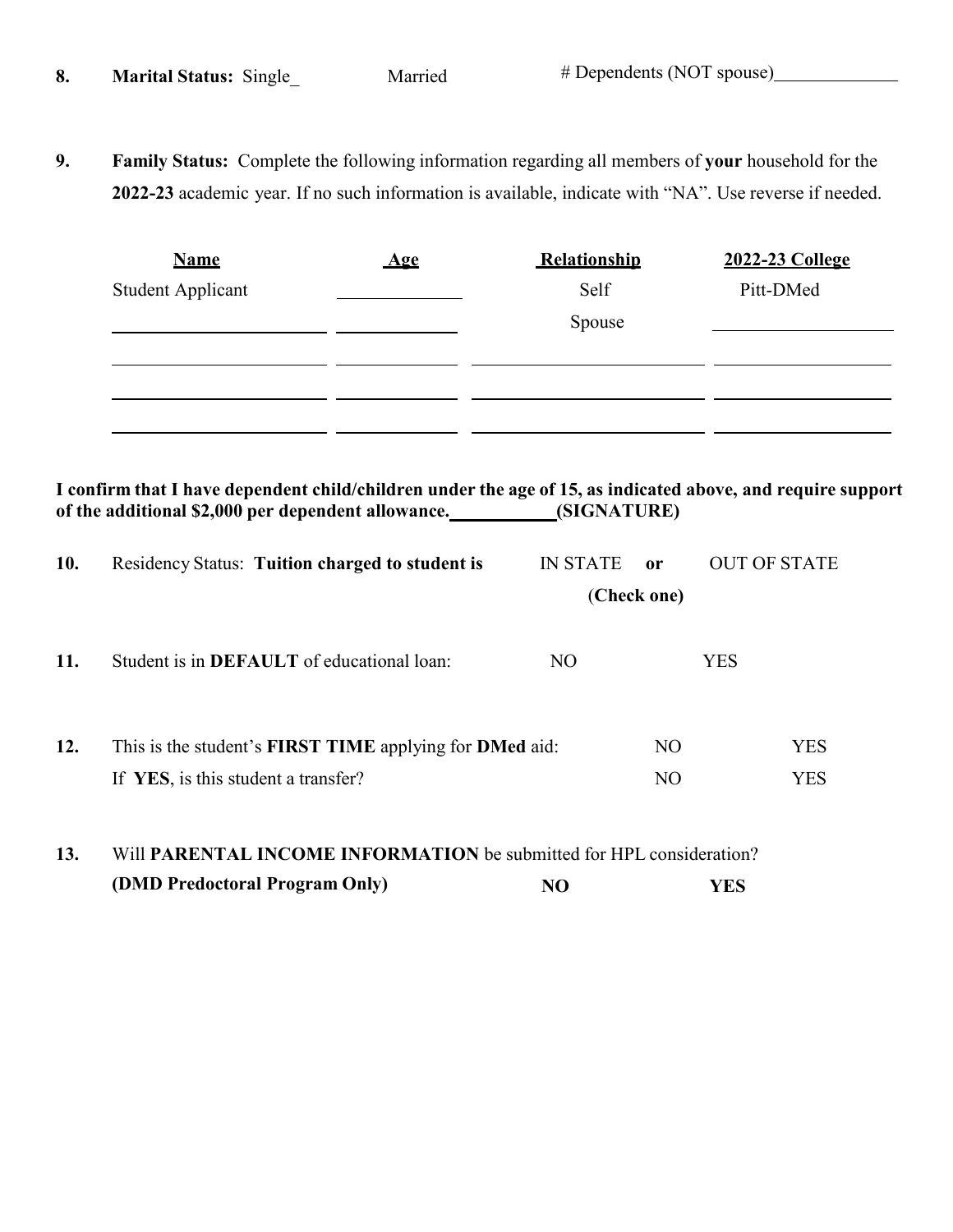|            | The following questions relate to Student/Spouse 2020 income tax information and should be answered as                        |                |     |                |            |  |
|------------|-------------------------------------------------------------------------------------------------------------------------------|----------------|-----|----------------|------------|--|
| indicated. |                                                                                                                               |                |     |                |            |  |
| 14.        | Was a 1040/A/EZ filed for 2020 for financial aid                                                                              |                |     | N <sub>O</sub> | <b>YES</b> |  |
|            | consideration?If NO, indicate reason:                                                                                         |                |     |                |            |  |
|            | No taxable income received                                                                                                    |                |     |                |            |  |
|            | Taxable income less than \$2,000 Federal filing minimum                                                                       |                |     |                |            |  |
|            |                                                                                                                               |                |     |                |            |  |
| 15.        | ,我们也不会有一个人的事情。""我们的人,我们也不会有一个人的人,我们也不会有一个人的人,我们也不会有一个人的人,我们也不会有一个人的人,我们也不会有一个人的人,<br>I am receiving military scholarship aid. | N <sub>0</sub> | Yes |                |            |  |
| 16.        | Citizenship                                                                                                                   |                |     |                |            |  |
|            | I am a US Citizen                                                                                                             |                |     |                |            |  |
|            |                                                                                                                               |                |     |                |            |  |
|            |                                                                                                                               |                |     |                |            |  |
|            |                                                                                                                               |                |     |                |            |  |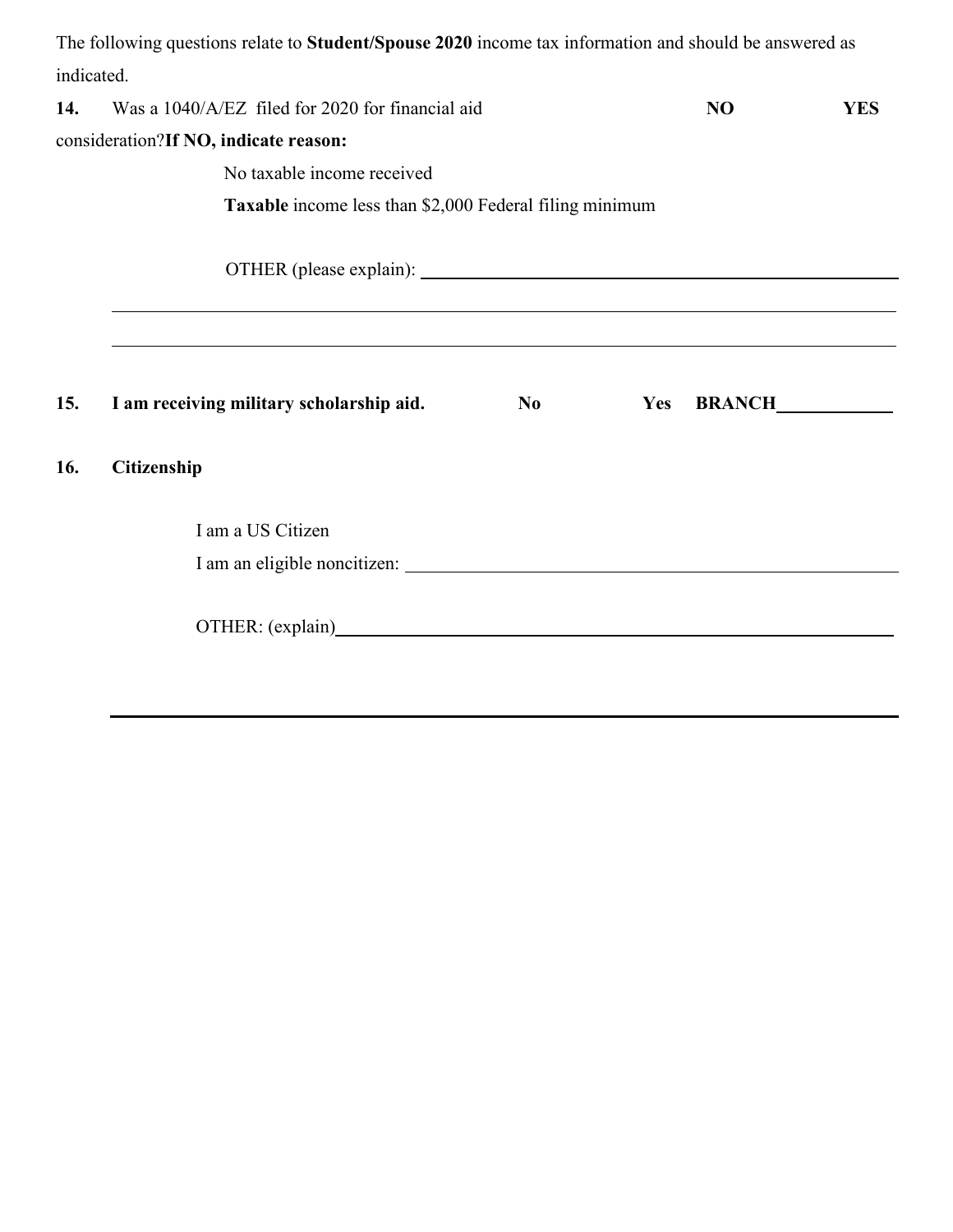Please check the letter (and additionally check each that applies):

- A) Applicant is a member of underrepresented population group (if applicable, please check one):
	- **American Indian or Alaska Native**: A person having origins in any of the original peoples of North America, and who maintains cultural identification through tribal affiliation or community recognition.

**Asian**

**Asian (Underrepresented)**: (i.e., Cambodian, Vietnamese, Malaysian).

**(please indicate under-represented group)**

**Black or African American**: A person having origins in any of the Black racial group of Africa.

**Hispanic or Latino**: A person of Mexican, Puerto Rican, Cuban, Central or South American or other Spanish culture or origin regardless of race.

**Native Hawaiian or Other Pacific Islander**: A person having origins in any of the original peoples of Hawaii, Guam, Samoa, or other Pacific Islands.

B) Applicant has provided the requested proof of family income **with appropriate signatures** for the purpose of determining students from economically disadvantaged backgrounds based on the following guidelines. Size of parent's family is the number of exemptions claimed on the parent's 2020 **Federal Income Tax** return.

|                         | <b>Size of Parent's Family</b> | (Adjusted Gross) Income Level |  |
|-------------------------|--------------------------------|-------------------------------|--|
| 1                       |                                | \$13,590                      |  |
| $\overline{2}$          |                                | \$18,310                      |  |
| $\overline{\mathbf{3}}$ |                                | \$23,030                      |  |
| $\overline{\mathbf{4}}$ |                                | \$27,750                      |  |
| 5                       |                                | \$32,470                      |  |
| 6                       |                                | \$37,190                      |  |
| $\overline{7}$          |                                | \$41,910                      |  |
| 8                       |                                | \$46,630                      |  |